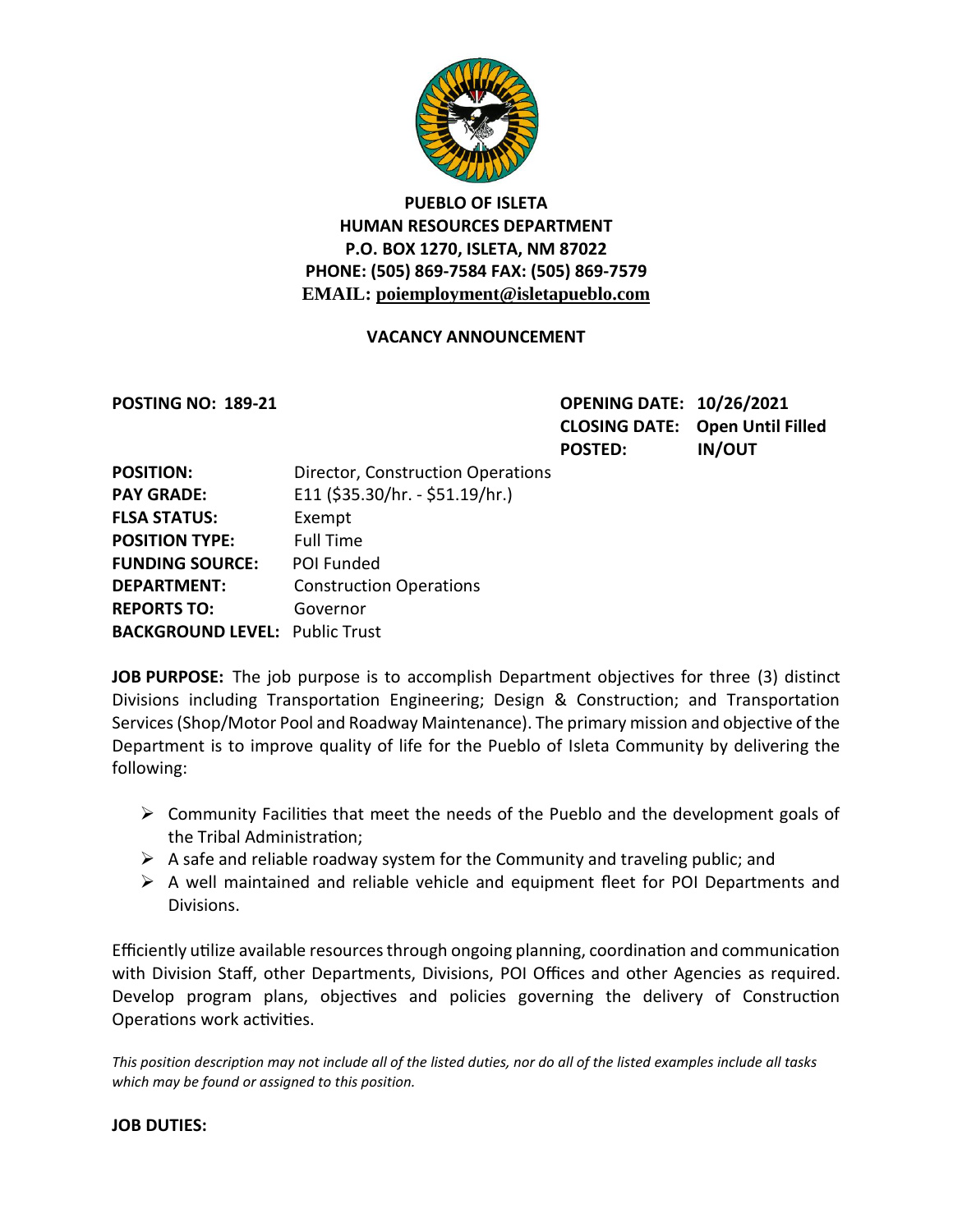- **Develops and coordinates with Department Managers and Staff to plan and deliver program** objectives.
- Meets frequently with Tribal, State, Federal, and county officials on proposed and ongoing projects involving all aspects of the Department.
- **Provides planning, design, review and project management over** *new and on-going* construction projects affecting the infrastructure of the Pueblo. Has a substantial and continuing responsibility for representing the Pueblo of Isleta in negotiations with officials of organizations whose decisions and activities have important implications Department objectives.
- Reviews and amends immediate and long range department goals, objectives, and plans to meet annual funding allocations.
- Reviews efficiency and effectiveness of Department and Division goals to reduce costs and ensure division and program effectiveness in day-to-day operations.
- Exercises fiscal management responsibility in developing budgets, monitoring expenditures, and in reallocating funds based on shifting program needs.
- Works with department managers and staff to ensure that projects are in accordance with designs, budgets, and schedules and performs quality control checks over projects.
- Generates written correspondence to vendors, customers, regulating agencies, and other departments of the Pueblo.
- Approves RFP's for Procurement to advertise projects or procure materials and professional services; develops and reviews justification for sole source procurements.
- Generates and/or provides reviews of performance reporting for progress on grant funding.
- Advises Tribal Governors and Council on issues related to the development and progress of projects.
- Responds to tribal member complaints, concerns, or inquiries regarding individual divisions and programs; coordinates community meetings to inform the public of Department changes.
- Drafts and/or reviews grant proposals to secure funding for continuation and expansion of program services.
- **Maintains current working knowledge of trends in construction operations divisions and** programs.
- **Prepares and presents reports on the status, activities and plans for current and future** operations; keeps leadership and other departments informed of status of Department activities by attending meetings and submitting reports.
- **EXP** Conducts regular staff meetings to ensure communication among staff regarding department related activities.
- Creates policies and procedures for staff to ensure consistency and adherence to Department goals.
- Enhances professional growth and development through participation in seminars, educational workshops, classes and conferences.
- **Performs other duties as assigned.**

# **SUPERVISION RESPONSIBILITIES:**

- **Direct management, oversight, supervision and evaluation of the following Department Staff:** 
	- o Executive Assistant
	- o Transportation Engineer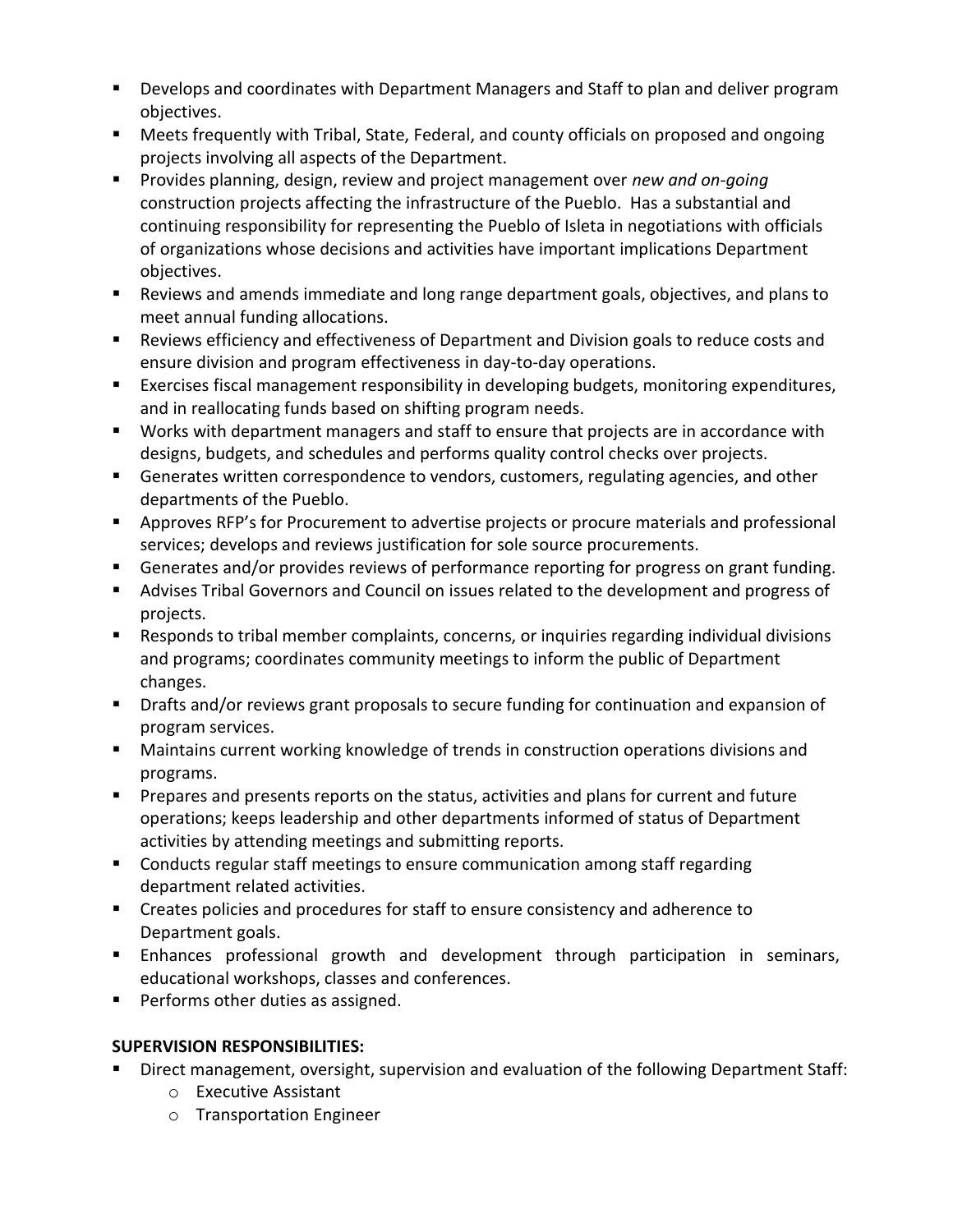- o Transportation Services Division Manager
- o Design & Construction Division Manager
- **Provide effective recruitment, training, coaching and disciplining of staff.**
- **EXECOMMUNICATE Department values, strategies, and objectives.**
- Develop a participative work environment that fosters an attitude of working together to deliver Department goals and objectives.

#### **MINIMUM QUALIFICATIONS/REQUIREMENTS:**

- Bachelor's Degree in Engineering, Construction Engineering & Management, Architecture or Urban Planning.
- **New Mexico Professional Engineering Licensure.**
- Five years' experience in engineering, transportation, roadway design and maintenance.
- **Five years working in a supervisory capacity.**
- Valid New Mexico driver's license with ability to meet Pueblo of Isleta liability insurance requirements and maintain eligibility for insurance.
- **Must pass background check for position.**
- **Must be able to comply with the Pueblo of Isleta Drug Free Workplace policies.**

#### **KNOWLEDGE, SKILL AND ABILITY REQUIREMENTS:**

- Knowledge of and ability to interpret applicable federal, state, county and local laws, regulations, and requirements.
- Knowledge of Department organization, functions, objectives, policies and procedures.
- Knowledge of budget preparation.
- Knowledge of the principles and methods of horizontal and vertical construction.
- Knowledge of tribal and federal statues, codes, rules, and regulations governing engineering projects.
- Knowledge of construction and maintenance methods and practices.
- Skill in operating various word-processing, spreadsheets, and database software programs in a Windows environment.
- Skill in preparing, reviewing, and analyzing operational and financial reports.
- Skill in supervising, training, and evaluating assigned staff.
- Ability to read, analyze, and understand standards, specifications, and plans.
- Ability to interpret applicable federal, state, county and local laws, regulations, and requirements.
- Ability to work various schedules and extended hours.
- Ability to work independently and meet strict time lines.
- Ability to communicate efficiently and effectively both verbally and in writing.
- Ability to establish and maintain good working relationships with the individuals of varying social and cultural backgrounds.
- Ability to create and present effective speeches and presentations.
- Ability to analyze situations and adopt appropriate courses of action.
- Ability to establish and maintain professional relationships with the public and co-workers.
- Ability to make solid decisions and exercise independent judgment.

#### **PHYSICAL DEMANDS:**